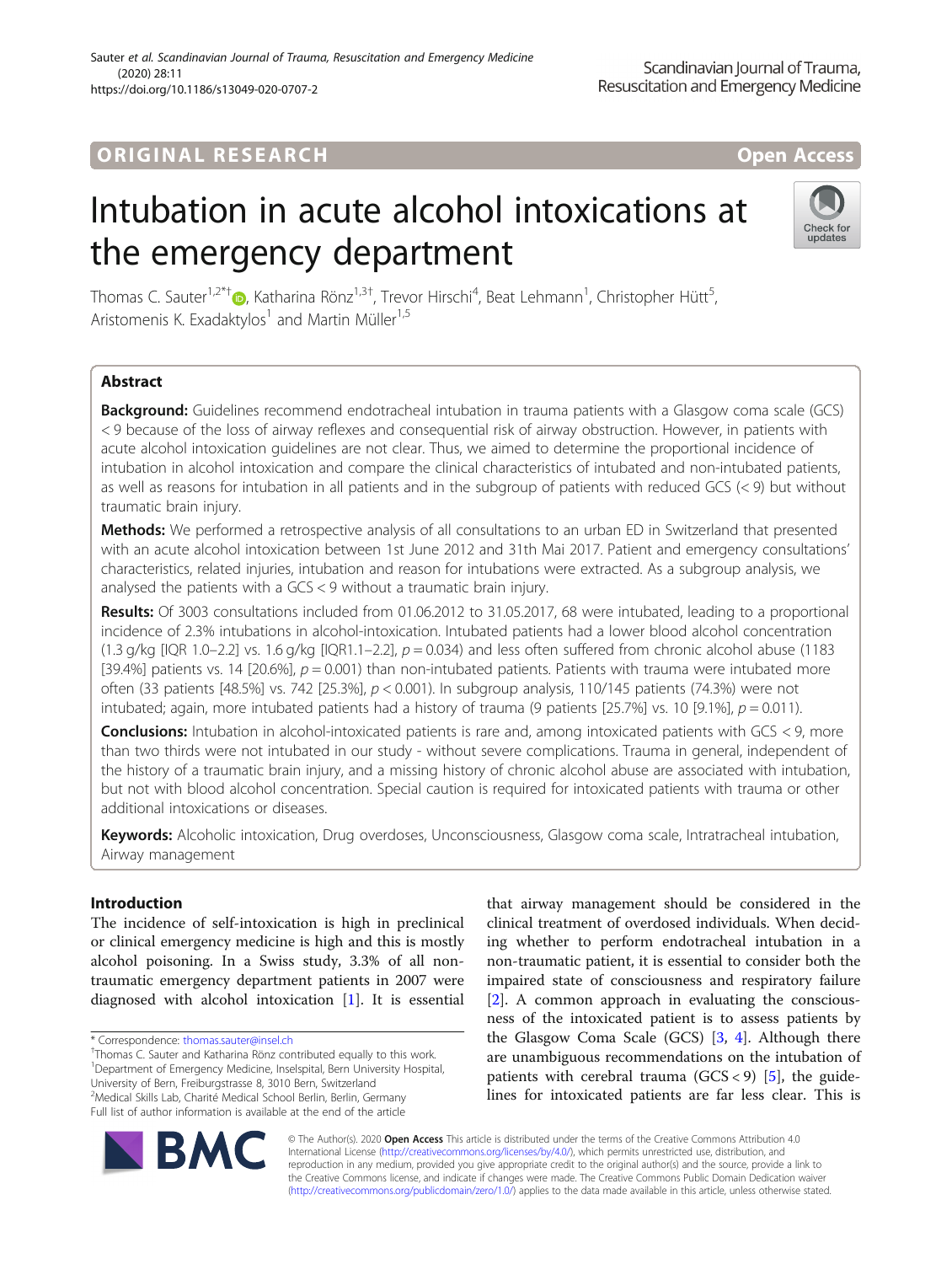also due to differences in pathophysiology in patients with or without a cerebral injury. In intoxicated coma patients, intubation is less often needed to prevent hypoxaemia and hypercapnia by controlling the airways and ventilation, but is still crucial in preventing tracheal aspiration  $[6]$ . Furthermore, there is a clear trend away from the use of GCS assessment for airway management of neurological emergencies. Emergency neurological life support guidelines do not mention GCS scoring for patients with an "airway at risk" [[2\]](#page-8-0).

Studies on the correlation of GCS and airway reflexes - such as gagging and coughing - do not support decisions for endotracheal intubation that are based on mere scores [\[7](#page-8-0)–[9](#page-8-0)]. Accordingly, some published studies promote early GCS-centred intubation in the intoxicated patient population [[10](#page-8-0), [11\]](#page-8-0), while others studies have reported positive outcomes with rather liberal airway management regimes for the non-trauma comatose patient [[12,](#page-8-0) [13\]](#page-8-0).

The aims of this retrospective study of patients with acute alcohol intoxications were i) to determine the proportional incidence of intubation in alcohol intoxication, ii) to compare clinical characteristics of intubated and non-intubated patients in all patients and in the subgroup of patients with reduced  $GCS$  (< 9) but without clinical evidence of traumatic brain injury, and iii) to explore reasons for intubation for all patients and in the subgroup detailed above.

#### Methods

This retrospective analysis covered the study period of five years (1st June 2012 to  $31<sup>th</sup>$  May 2017) and included all consultations of patients aged at least 16 years who were diagnosed with acute alcohol intoxication as a primary or secondary diagnosis at our ED of Bern University Hospital (Switzerland). The general characteristics of the population served by our hospital are described elsewhere [\[14](#page-8-0)].

As the diagnosis of acute alcohol intoxication is based on clinical findings as well as on patient history on admission [\[15\]](#page-8-0), we used the reported diagnosis of the treating physician to identify acute alcohol intoxication. Patients were identified using a four step approach: Firstly, a full text keyword-search was performed in the medical report using "alcohol intoxication" and "mixed intoxication" with different semantic combinations. Secondly, duplicates with the different search keywords were removed. Thirdly, an experienced clinician (TH) screened the discharge diagnosis manually to identify acute alcohol intoxication as a primary or secondary diagnosis (e.g. excluding patients with a past diagnosis of alcohol intoxication only). Fourthly, the medical records of the remaining consultations were screened in full text

(KR) as a quality control to ensure the validity of the diagnosis screening.

#### Parameter extraction

Data such as i) demographic data i.e. sex, nationality, ii) consultation characteristics i.e. triage and shock room use as markers for "initial impression of urgency", leading discipline, hospital admission as well as iii) laboratory variables i.e. sodium, potassium, urea, glucose, and osmolality were extracted automatically from the patient database. To estimate the blood alcohol concentration in g per kg in full blood, we used the formula published by Lynd et al. [[16\]](#page-8-0). If no adequate laboratory data were available, we used the alcohol concentration determined by a breath alcohol test (Lion alcolmeter® 500, Lion Laboratories Limited), as an approximation for the blood alcohol concentration. The initial triage at our ED is routinely performed for every patient by specially trained nurses according to the Swiss triage Scale [[16](#page-8-0)].

The following parameters were extracted through manual coding of the full ED report (KR, TH): i) consultation characteristics i.e. type of admission, presence and type of mixed substance intoxication (medical or illicit drug in addition to alcohol), GCS [[3](#page-8-0)], suicidal intent, aggressive patient, history of chronic alcohol consumption, necessity of forced treatment, such as detention by the police or administration of sedative medication under restraint due to the risk of foreign or self-injury during intoxication, police attendance, psychiatric involvement and admission; ii) concomitant injuries e.g. trauma, traumatic brain injury, fractures; iii) treatment such as sutures, emergency surgery, endotracheal intubation including details and reason for intubation. The decision to intubate was made by the treating physician. The extracted reasons for intubation are grouped to allow comparison. Only endotracheal intubations were included, but not supraglottic airway devices. Rapid sequence induction is standard care in our population for emergency inductions and did not change during the study period.

The documented comorbidities in the diagnosis list and specific drug intake were determined through a validated full text parser of the ED medical report; see Additional file [1:](#page-8-0) Table S1. The following intake of drugs was determined as defined by ATC classes [[17\]](#page-8-0): antidiabetics (ATC code A10), antithrombotics (B01), antihypertensives (C02, C04-C09), diuretics (C03), opioids (N02A), and antiepileptics (N03).

#### Ethical considerations

The study was approved by the regional ethics committee of the Canton of Bern, Switzerland. Patients who refused to give general consent for the use of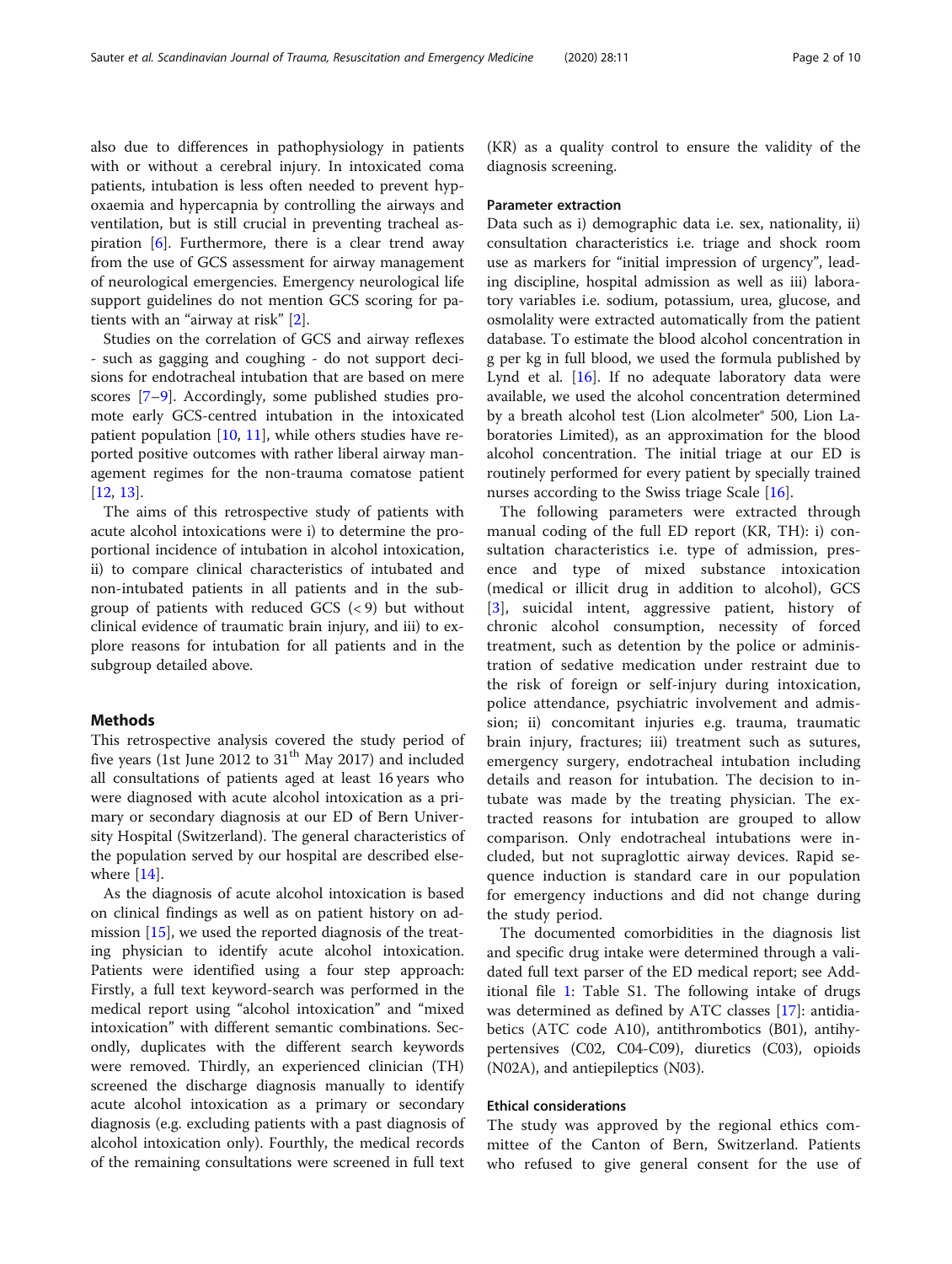their anonymised data were excluded from the study (KEK: 3841). Subsequent withdrawal of the general consent is also possible at any time and such a patient would be excluded. The need for informed consent was waived by the ethics committee for the present study.

#### Statistical analysis

We used Stata® 13.1 (StataCorp, The College Station, Texas, USA) to perform the analysis of the patients.

The Shapiro-Wilk test was performed to test for normality of continuous data (i.e. age, blood alcohol concentration and GCS). Normal distributed continuous data are presented with mean (standard deviation), non-normally distributed data with median accompanied by the interquartile range (IQR). For the GCS, median and mean are presented to illustrate the distribution.

The distribution of categorical variables was described using the absolute values accompanied by the relative number in the group in each stratum.

The difference between intubated and non-intubated patients was tested using a chi-square test (categorical variables) or the Wilcoxon rank sum test (continuous data). The significance level was set to  $p < 0.05$ .

#### Results

We identified 12,997 patients through the search algorithm in the medical database from <sup>1st</sup> June 2012 to 31th May 2017 (Fig. [1\)](#page-3-0). Of those, we excluded 4239 duplicates. The remaining 8758 consultations were manually screened in the diagnosis field. When there was no documented recent diagnosis of alcohol intoxication, we excluded 5612 consultations (e.g. history of alcohol intoxication only). Finally, the remaining 3146 consultations were screened in full text and 16 consultations were excluded as no primary or secondary diagnosis of acute alcohol intoxication was found. In 127 consultations, the patient refused the general consent and was therefore excluded. Thus, 3003 consultations suited the eligibility criteria and were included in the study.

Of all 3003 consultations, 68 were intubated - leading to a proportional incidence of 2.3 intubations in 100 consultations with alcohol intoxication.

#### Patient characteristics of all patients with alcohol intoxication

The characteristics of all 3003 included consultations grouped by the airway management - non-intubated  $(n = 2935)$  vs. intubated  $(n = 68)$  - are shown in Table [1](#page-4-0).

There was no significant difference in age between the intubated and non-intubated patients (non-intubated: 39 years, IQR 27–52 vs. intubated: 42 years, IQR 28–53,  $p = 0.435$ ). Nearly two thirds of all patients were male (63.2%), without a significant difference between the airway management groups ( $p = 0.075$ ).

Variables that were significantly different in intubated vs. no intubated consultations ( $p < 0.001$ ) were the type of admission, the triage and primary shock room use. The predominant admission type was via ambulance (60.9% in total and 64.2% of all intubated patients). Of all patients with the most urgent triage category of a life-threatening situation ( $n = 238$ ), 42 (61.8%) were intubated. In almost half of the consultations, a psychiatrist was involved  $(n = 1327, 44.2\%)$ . In total, 1143 (38.1%) of the patients were admitted to the ward for further treatment and surveillance.

#### Associations with intubation

The characteristics of the intoxication that were associated with intubation were a lower GCS ( $p < 0.001$ ), the presence of mixed intoxication  $(p = 0.025)$  or lower blood alcohol concentration ( $p = 0.034$ ), the absence of a history of chronic alcohol consumption  $(p = 0.001)$  or police attendance  $(p = 0.001)$ , as well as signs and diagnosis of trauma and concomitant injuries such as traumatic brain injury, cerebral bleeding, fractures, and luxations (all  $p < 0.001$ ); see Table [2.](#page-5-0)

Of all patients admitted to hospital, 63.5% were admitted to the psychiatric ward. Patients with chronic alcohol dependence and the desire for withdrawal are admitted to psychiatry on an inpatient basis in our setting as well as patients who represent a potential danger to themselves or others are admitted to psychiatry for acute therapy.

#### Reasons for intubation in all patients with alcohol intoxication

Of the intubated patients, 21 (30.9%) needed a secured airway before arriving at the hospital; the remaining 47 (69.1%) were intubated after arriving in the hospital. No patient needed to be intubated during emergency surveillance after the initial assessment. The reasons for intubation are summarised in Table [3.](#page-5-0)

A GCS below nine was found in 173 (5.8%) consultations. This corresponded to 53 (77.9%) of all 68 intubated patients, so that GCS < 9 was the main reason for intubation (with traumatic brain injury  $(n = 9)$  or without brain injury  $(n = 24)$ ).

Six patients (8.8%) needed intubation because of insufficient oxygenation or ventilation. Eleven patients (16.2%) were intubated to protect the airway from vomit or blood. Another eleven patients (16.2%) were agitated and needed general anaesthesia with intubation in order to protect themselves or for carrying out surgical procedures. Three patients (4.4%) also needed general anaesthesia with intubation for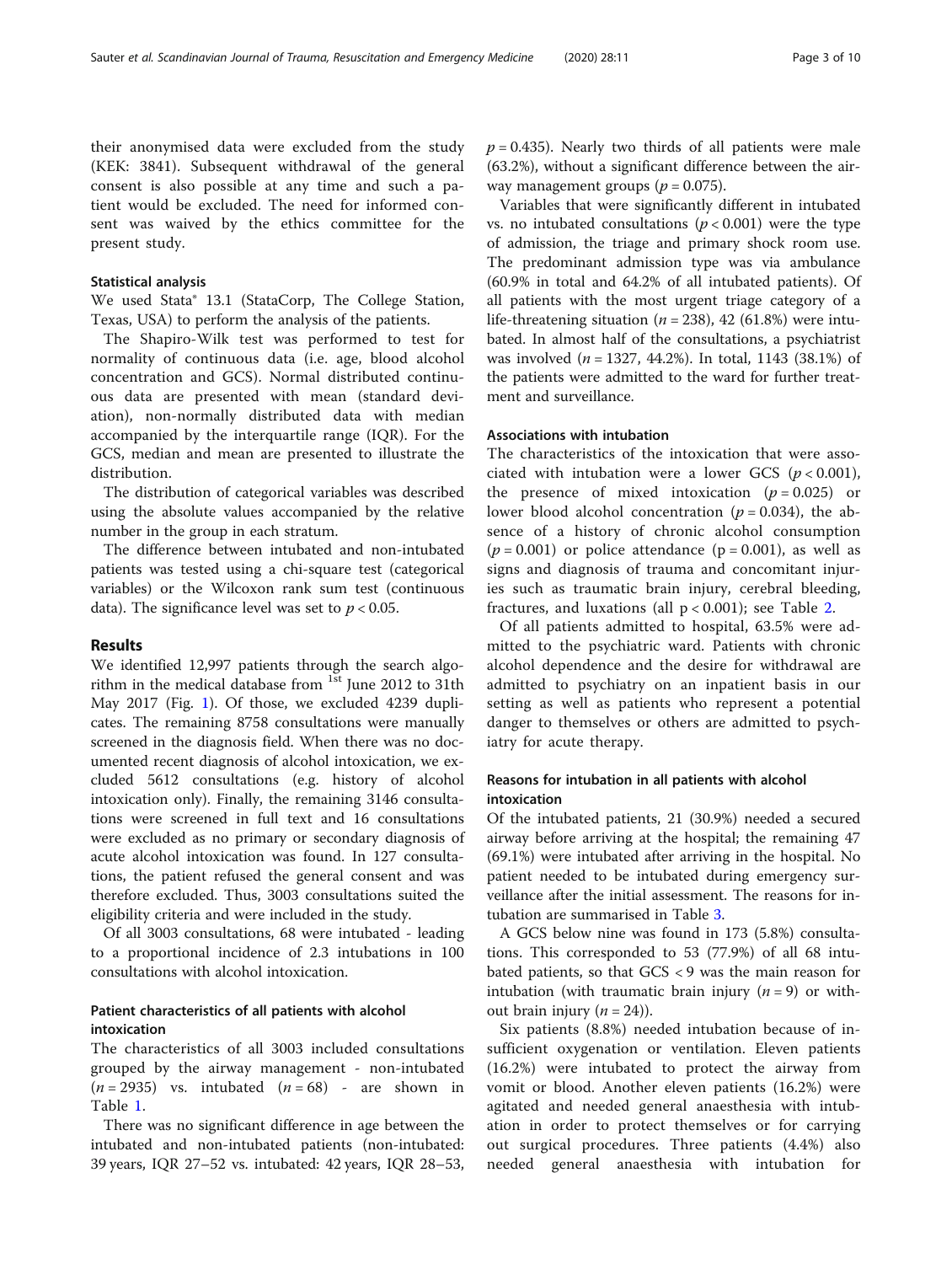<span id="page-3-0"></span>

surgical procedures. Of these patients, one patient (1.5%) was admitted for a dislocated jaw after he had vomited because of alcohol intoxication. Another patient had a traumatic luxation of the elbow after a bicycle accident. The third patient had a hip luxation after a car accident. For reposition of the dislocations, these three patients were anaesthetised and needed endotracheal intubation at the ED.

None of the initially non-intubated patients needed intubation during the stay in the ED and nobody died while in the ED.

#### Subgroup analysis of patients with GCS < 9 and without clinical traumatic brain injury with respect to patient characteristics and reasons for intubation

The results of the subgroup analysis of patients without traumatic brain injury and GCS < 9 are shown in Table [4](#page-6-0)  $(n = 145)$ . In this cohort, 35 patients  $(24.1\%)$  needed intubation.

Similarly to the whole study population described above, there was no significant difference in age or gender between the intubated and non-intubated patients  $(p = 0.235$  and  $p = 0.779$ , respectively). The main reason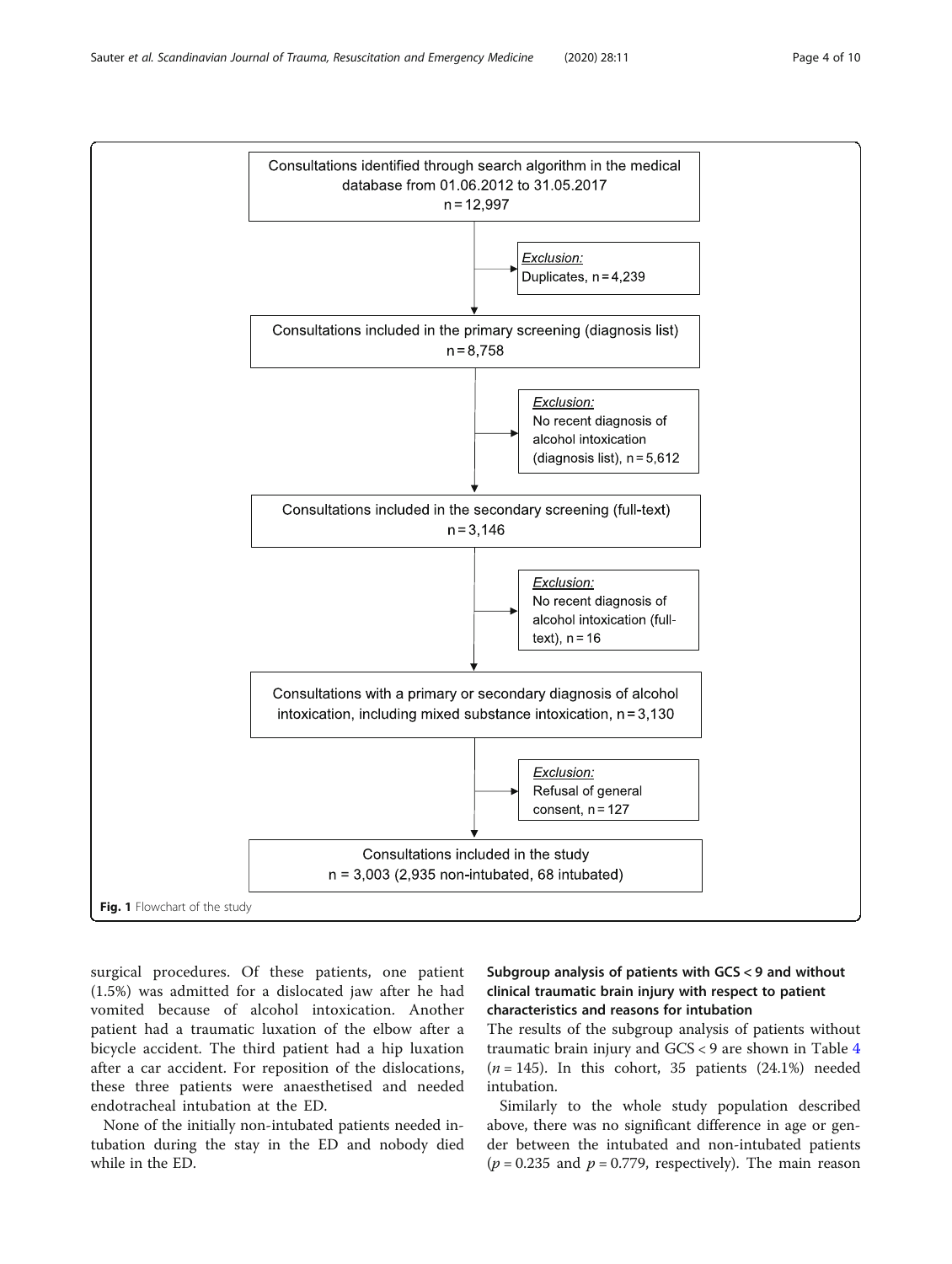|                                          |      | Total ( $n = 3003$ ) |                | Intubation ( $n = 68$ ) | No Intubation ( $n = 2935$ ) |             | р       |
|------------------------------------------|------|----------------------|----------------|-------------------------|------------------------------|-------------|---------|
| Sex, [n (%)]                             |      |                      |                |                         |                              |             |         |
| Male                                     | 1899 | (63.2)               | 50             | (73.5)                  | 1849                         | (63.0)      | 0.075   |
| Age, [median (IQR)]                      | 39.0 | $(27 - 52)$          | 42.0           | $(28 - 53)$             | 39.0                         | $(27 - 52)$ | 0.435   |
| Personal history, [n (%)]                |      |                      |                |                         |                              |             |         |
| Diabetes mellitus                        | 135  | (4.5)                | $\overline{2}$ | (2.9)                   | 133                          | (4.5)       | 0.530   |
| Liver disease                            | 191  | (6.4)                | 3              | (4.4)                   | 188                          | (6.4)       | 0.503   |
| Dementia                                 | 22   | (0.7)                | $\mathbf 0$    | (0.0)                   | 22                           | (0.8)       | 0.473   |
| Myocardial infarction                    | 81   | (2.7)                | $\overline{2}$ | (2.9)                   | 79                           | (2.7)       | 0.902   |
| Malignancy                               | 59   | (2.0)                | $\overline{2}$ | (2.9)                   | 57                           | (1.9)       | 0.559   |
| Chronic kidney disease                   | 12   | (0.4)                | $\mathbf{1}$   | (1.5)                   | 11                           | (0.4)       | 0.157   |
| Medication therapy on admission, [n (%)] |      |                      |                |                         |                              |             |         |
| Any medication                           | 619  | (20.7)               | 13             | (19.1)                  | 606                          | (20.7)      | 0.752   |
| Antiepileptic                            | 216  | (7.2)                | $\overline{4}$ | (5.9)                   | 212                          | (7.2)       | 0.669   |
| Opioids                                  | 84   | (2.8)                | $\overline{4}$ | (5.9)                   | 80                           | (2.7)       | 0.120   |
| Diuretic                                 | 83   | (2.8)                | $\mathbf{1}$   | (1.5)                   | 82                           | (2.8)       | 0.509   |
| Antihypertensive                         | 286  | (9.5)                | 6              | (8.8)                   | 280                          | (9.6)       | 0.838   |
| Antithrombotic                           | 207  | (6.9)                | 6              | (8.8)                   | 201                          | (6.9)       | 0.528   |
| Antidiabetic                             | 105  | (3.5)                | $\mathbf{1}$   | (1.5)                   | 104                          | (3.6)       | 0.356   |
| Type of admission, [n (%)]               |      |                      |                |                         |                              |             |         |
| Ambulance                                | 1827 | (60.9)               | 43             | (64.2)                  | 1784                         | (60.8)      |         |
| General Practitioner                     | 29   | (1.0)                | $\mathbf 0$    | (0.0)                   | 29                           | (1.0)       |         |
| External Hospital                        | 110  | (3.7)                | 11             | (16.4)                  | 99                           | (3.4)       |         |
| Police                                   | 399  | (13.3)               | $\overline{0}$ | (0.0)                   | 399                          | (13.6)      |         |
| Air Rescue                               | 38   | (1.3)                | 11             | (16.4)                  | 27                           | (0.9)       |         |
| Walk-In                                  | 598  | (19.9)               | $\overline{2}$ | (3.0)                   | 596                          | (20.3)      | < 0.001 |
| Triage, [n (%)]                          |      |                      |                |                         |                              |             |         |
| Life-threatening                         | 238  | (7.9)                | 42             | (61.8)                  | 196                          | (6.7)       |         |
| Urgent conditions                        | 1133 | (37.7)               | 16             | (23.5)                  | 1117                         | (38.1)      |         |
| Semi-urgent conditions                   | 1457 | (48.5)               | 6              | (8.8)                   | 1451                         | (49.4)      |         |
| Non-urgent conditions                    | 100  | (3.3)                | $\mathbf 0$    | (0.0)                   | 100                          | (3.4)       |         |
| Missing                                  | 75   | (2.5)                | 4              | (5.9)                   | 71                           | (2.4)       | < 0.001 |
| Primary shock room use, [n (%)]          | 270  | (9.0)                | 62             | (91.2)                  | 208                          | (7.1)       | < 0.001 |

<span id="page-4-0"></span>**Table 1** Consultation characteristics of all intubated  $(n = 68)$  and non-intubated patient consultations with alcohol intoxication  $(n = 100)$ 2935)

for intubation was reduced GCS  $(n = 19, 54.3\%)$ , followed by agitation/pain ( $n = 5$ , 14.3%), failure to ventilate/oxygenate ( $n = 4$ , 11.4%), and intubation to secure the airway ( $n = 4$ , 11.4%). Three patients suffered cardiac arrest; two of these patients were intubated in the prehospital phase.

In total 110 (75.9%) of all alcohol intoxicated patients without traumatic brain injury and a GCS < 9 had no secured airway. One of the non-intubated patients died from acute on chronic non-traumatic subdural hematoma and was not intubated because the medical team decided against further curative therapy.

Twelve of the non-intubated patients were treated at the ICU. One of those patients was intubated during the ICU phase because of missing protective airway reflexes. All patients were discharged from the ICU without complications.

#### **Discussion**

Intubation in patients with alcohol intoxication is rare and the majority of intoxicated patients with GCS < 9 in our study were not intubated, without further serious complications. Predictors of intubations were occasional alcohol abuse and a history of trauma, independent of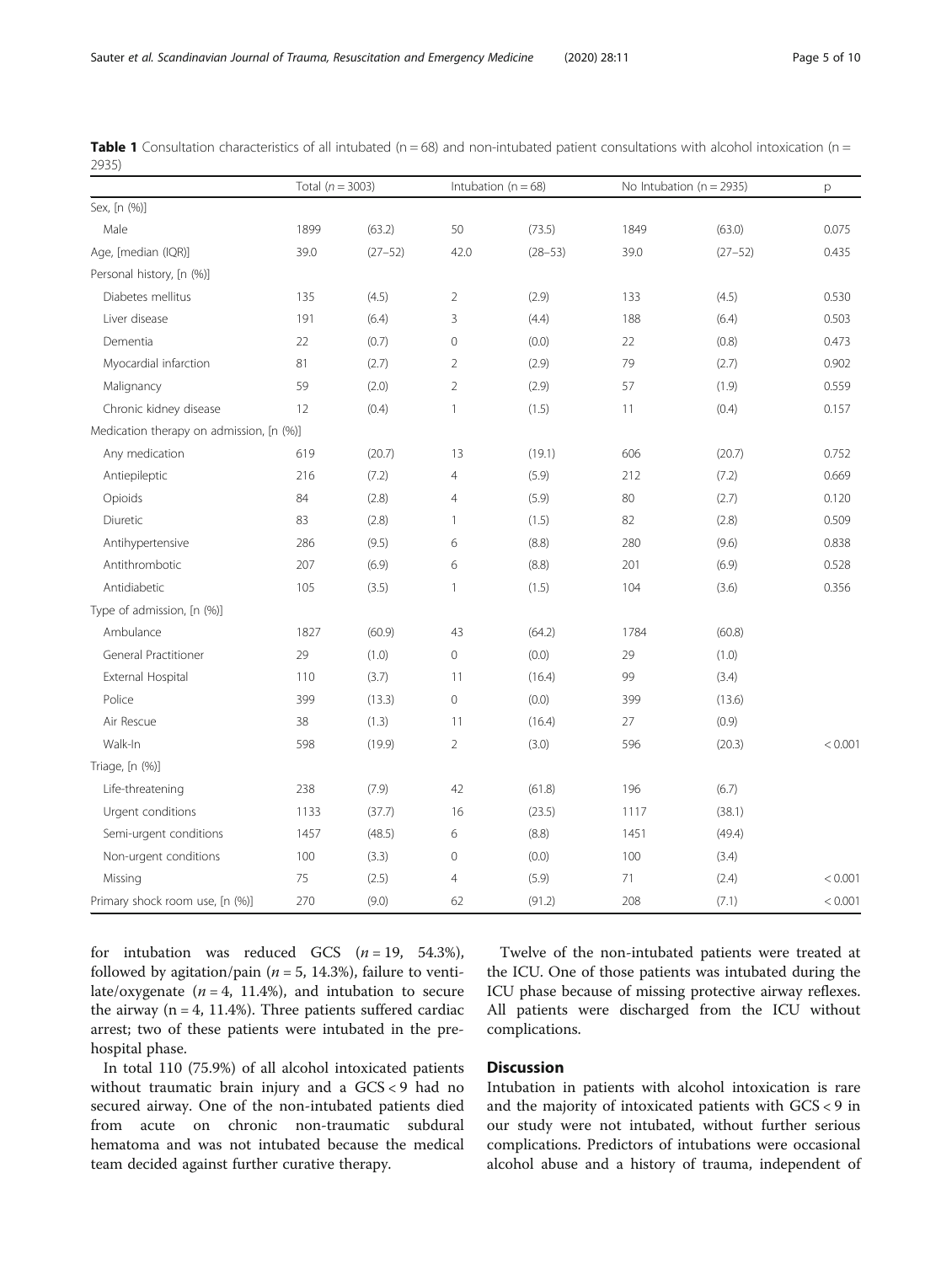|                                                               | Total $(n = 3003)$ |               | Intubation ( $n = 68$ ) |               | No Intubation ( $n = 2935$ ) |               | p       |
|---------------------------------------------------------------|--------------------|---------------|-------------------------|---------------|------------------------------|---------------|---------|
| Intoxication characteristics                                  |                    |               |                         |               |                              |               |         |
| Mixed intoxication, [n (%)]                                   | 1029               | (34.3)        | 32                      | (47.1)        | 997                          | (34.0)        | 0.025   |
| Medical drug mixed intoxication, [n (%)]                      | 664                | (22.1)        | 27                      | (39.7)        | 637                          | (21.7)        | < 0.001 |
| Illicit drug mixed intoxication, [n (%)]                      | 535                | (17.8)        | 10                      | (14.7)        | 525                          | (17.9)        | 0.498   |
| GCS, [median (IQR)]                                           | 15.0               | $(14 - 15)$   | 3.0                     | $(3 - 7.5)$   | 15.0                         | $(14 - 15)$   | < 0.001 |
| $GCS$ (< 9), [n (%)]                                          | 173                | (5.8)         | 53                      | (77.9)        | 120                          | (4.1)         | < 0.001 |
| Blood alcohol concentration, g/Kg [median (IQR)] <sup>a</sup> | 1.6                | $(1.1 - 2.2)$ | 1.3                     | $(1.0 - 2.2)$ | 1.6                          | $(1.1 - 2.2)$ | 0.034   |
| Suicidal intent, [n (%)]                                      | 350                | (11.7)        | 8                       | (11.8)        | 342                          | (11.7)        | 0.977   |
| Aggression, [n (%)]                                           | 230                | (7.7)         | $\overline{4}$          | (5.9)         | 226                          | (7.7)         | 0.577   |
| History of chronic alcohol consumption, [n (%)]               | 1183               | (39.4)        | 14                      | (20.6)        | 1169                         | (39.8)        | 0.001   |
| Forced treatment, [n (%)]                                     | 27                 | (0.9)         | $\mathbf{1}$            | (1.5)         | 26                           | (0.9)         | 0.614   |
| Police attendance, [n (%)]                                    | 811                | (27.0)        | 6                       | (8.8)         | 805                          | (27.4)        | 0.001   |
| Concomitant Injuries/disease                                  |                    |               |                         |               |                              |               |         |
| Trauma, [n (%)]                                               | 775                | (25.8)        | 33                      | (48.5)        | 742                          | (25.3)        | < 0.001 |
| Traumatic brain injury, [n (%)]                               | 203                | (6.8)         | 20                      | (29.4)        | 183                          | (6.2)         | < 0.001 |
| Superficial wound, [n (%)]                                    | 399                | (13.3)        | 9                       | (13.2)        | 390                          | (13.3)        | 0.990   |
| Contusion, [n (%)]                                            | 190                | (6.3)         | $\overline{7}$          | (10.3)        | 183                          | (6.2)         | 0.174   |
| Luxation, [n (%)]                                             | 25                 | (0.8)         | 4                       | (5.9)         | 21                           | (0.7)         | < 0.001 |
| Fractures, [n (%)]                                            | 246                | (8.2)         | 25                      | (36.8)        | 221                          | (7.5)         | < 0.001 |
| Cerebral bleeding, [n (%)]                                    | 53                 | (1.8)         | 11                      | (16.2)        | 42                           | (1.4)         | < 0.001 |
| Treatment and Outcome                                         |                    |               |                         |               |                              |               |         |
| Psychiatrist involvement, [n (%)]                             | 1327               | (44.2)        | $\mathbf 0$             | (0.0)         | 1327                         | (45.2)        | < 0.001 |
| Sutures, [n (%)]                                              | 356                | (11.9)        | $\overline{7}$          | (10.3)        | 349                          | (11.9)        | 0.687   |
| Emergency surgery, [n (%)]                                    | 71                 | (2.4)         | 5                       | (7.4)         | 66                           | (2.2)         | 0.006   |
| Hospital admission, [n (%)]                                   | 1143               | (38.1)        | 65                      | (95.6)        | 1078                         | (36.7)        | < 0.001 |
| Psychiatry admission, [n (%)]                                 | 726                | (24.2)        | $\mathbf 0$             | (0.0)         | 726                          | (24.7)        | < 0.001 |

<span id="page-5-0"></span>

| Table 2 Association of intoxication characteristics, clinical presentation, concomitant injuries, and treatment with intubation |  |  |  |
|---------------------------------------------------------------------------------------------------------------------------------|--|--|--|
|---------------------------------------------------------------------------------------------------------------------------------|--|--|--|

 $a$ data available in 76.7% ( $n = 2303$ ) of the patients

clinical evidence or history of traumatic brain injury. Although higher blood alcohol concentrations were not associated with intubation, special caution is needed in patients with concomitant trauma or other additional intoxications or diseases.

#### Proportional incidence of intubation in alcohol intoxication

The proportional incidence of intubation is low (2.3% of all alcohol-intoxications presenting to our ED). This is lower than the intubation rate of 3.5% for drug intoxication

**Table 3** Reasons for intubation in patients with alcohol intoxication ( $n = 68$ )

| Reason, [n (%)]                                                | Total |        |                | Prehospital intubation |    | In-hospital Intubation |  |
|----------------------------------------------------------------|-------|--------|----------------|------------------------|----|------------------------|--|
| Traumatic brain injury and GCS < 9                             | 9     | (13.2) | 2              | (2.9)                  |    | (10.3)                 |  |
| Failure to oxygenate/ ventilate with<br>non-invasive methods   | 6     | (8.8)  | 5              | (7.5)                  |    | (1.5)                  |  |
| Protecting airway (vomiting)                                   | 6     | (8.8)  | $\overline{2}$ | (2.9)                  | 4  | (5.9)                  |  |
| Protecting airway (facial trauma/ blood)                       | 5     | (7.5)  | 2              | (2.9)                  | 3  | (4.4)                  |  |
| Cardiac arrest/CPR                                             | 3     | (4.4)  | 2              | (2.9)                  |    | (1.5)                  |  |
| Agitation/pain                                                 | 11    | (16.2) | 2              | (2.9)                  | 9  | (13.2)                 |  |
| Shock                                                          |       | (1.5)  | 0              | (0)                    |    | (1.5)                  |  |
| Surgical procedure                                             | 3     | (4.4)  |                | (1.5)                  | 2  | (2.9)                  |  |
| GCS < 9 without additional specific reason<br>being documented | 24    | (35.2) | 5              | (7.5)                  | 19 | (27.9)                 |  |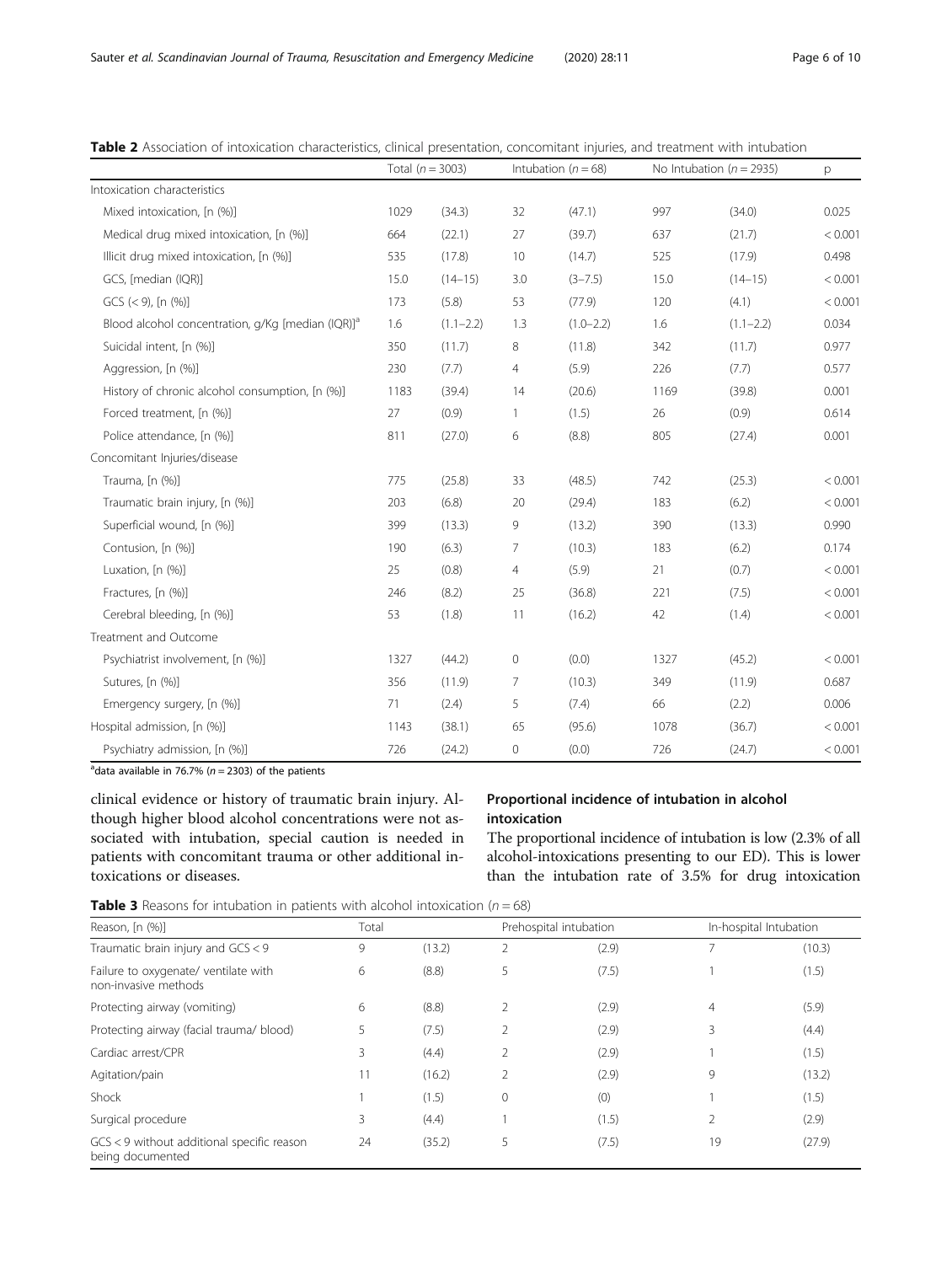<span id="page-6-0"></span>

| Table 4 Consultation and intoxication characteristics of intubated and non-intubated alcohol-intoxicated patients with GCS < 9 but |                   |                       |                           |  |
|------------------------------------------------------------------------------------------------------------------------------------|-------------------|-----------------------|---------------------------|--|
| without clinical traumatic brain injury, $n = 145$                                                                                 |                   |                       |                           |  |
|                                                                                                                                    | Total $(n = 145)$ | Intubation $(n = 35)$ | No Intubation $(n = 110)$ |  |
| Sex, [n (%)]                                                                                                                       |                   |                       |                           |  |

| Male                                                           | 94             | (64.8)        | 22             | (62.9)        | 72             | (65.5)        | 0.779   |
|----------------------------------------------------------------|----------------|---------------|----------------|---------------|----------------|---------------|---------|
| Age, median (IQR)]                                             | 35.0           | $(22 - 48)$   | 41.0           | $(25 - 48)$   | 32.0           | $(22 - 47)$   | 0.235   |
| Type of admission, [n (%)]                                     |                |               |                |               |                |               |         |
| Ambulance                                                      | 114            | (79.2)        | 24             | (70.6)        | 90             | (81.8)        |         |
| External Hospital                                              | 6              | (4.2)         | 5              | (14.7)        | 1              | (0.9)         |         |
| Police                                                         | $\mathbf{1}$   | (0.7)         | 0              | (0.0)         | 1              | (0.9)         |         |
| Air Rescue                                                     | $\overline{7}$ | (4.9)         | 5              | (14.7)        | $\overline{2}$ | (1.8)         |         |
| Walk-In                                                        | 16             | (11.1)        | 0              | (0.0)         | 16             | (14.5)        | < 0.001 |
| Triage, [n (%)]                                                |                |               |                |               |                |               |         |
| Life-threatening                                               | 37             | (25.5)        | 21             | (60.0)        | 16             | (14.5)        |         |
| Urgent conditions                                              | 68             | (46.9)        | 10             | (28.6)        | 58             | (52.7)        |         |
| Semi-urgent conditions                                         | 31             | (21.4)        | $\overline{2}$ | (5.7)         | 29             | (26.4)        |         |
| Non-urgent conditions                                          | $\overline{2}$ | (1.4)         | 0              | (0.0)         | $\overline{2}$ | (1.8)         |         |
| Missing                                                        | $\overline{7}$ | (4.8)         | $\overline{2}$ | (5.7)         | 5              | (4.5)         | < 0.001 |
| GCS, [median (IQR)]                                            | 6.0            | $(3-8)$       | 3.0            | $(3-6)$       | 6.5            | $(5-8)$       | < 0.001 |
| Primary shock room use, [n (%)]                                | 55             | (37.9)        | 32             | (91.4)        | 23             | (20.9)        | < 0.001 |
| Mixed intoxication, [n (%)]                                    | 67             | (46.2)        | 20             | (57.1)        | 47             | (42.7)        | 0.136   |
| Medical mixed intoxication, [n (%)]                            | 42             | (29.0)        | 16             | (45.7)        | 26             | (23.6)        | 0.012   |
| Illicit drug mixed intoxication, [n (%)]                       | 37             | (25.5)        | 8              | (22.9)        | 29             | (26.4)        | 0.679   |
| Blood alcohol concentration, g/kg, [median (IQR)] <sup>a</sup> | 1.6            | $(1.2 - 2.2)$ | 1.3            | $(0.8 - 2.4)$ | 1.6            | $(1.3 - 2.2)$ | 0.048   |
| Trauma (but no evidence of traumatic brain injury), [n (%)]    | 19             | (13.1)        | 9              | (25.7)        | 10             | (9.1)         | 0.011   |
| Chronic alcohol consumption, [n (%)]                           | 35             | (24.1)        | $\overline{4}$ | (11.4)        | 31             | (28.2)        | 0.044   |
| Suicidal intent, [n (%)]                                       | 12             | (8.3)         | 8              | (22.9)        | 4              | (3.6)         | < 0.001 |
| Fracture, [n (%)]                                              | 11             | (7.6)         | 8              | (22.9)        | 3              | (2.7)         | < 0.001 |
| Bleeding, [n (%)]                                              | $\mathbf{1}$   | (0.7)         | 0              | (0.0)         | $\mathbf{1}$   | (0.9)         | 0.571   |
| Cerebral bleeding (spontaneous), [n (%)]                       | $\mathbf{1}$   | (0.7)         | 0              | (0.0)         | $\mathbf{1}$   | (0.9)         | 0.571   |
| Superficial wound, [n (%)]                                     | 5              | (3.4)         | 3              | (8.6)         | $\overline{2}$ | (1.8)         | 0.057   |
| Contusion, [n (%)]                                             | 5              | (3.4)         | $\overline{2}$ | (5.7)         | 3              | (2.7)         | 0.399   |
| Luxation, [n (%)]                                              | $\mathbf{1}$   | (0.7)         | $\mathbf{1}$   | (2.9)         | 0              | (0.0)         | 0.075   |
| Aggression, [n (%)]                                            | 8              | (5.5)         | $\mathbf{1}$   | (2.9)         | 7              | (6.4)         | 0.429   |
| Psychiatrist involvement, [n (%)]                              | 17             | (11.7)        | 0              | (0.0)         | 17             | (15.5)        | 0.013   |
| Sutures, [n (%)]                                               | 6              | (4.1)         | 2              | (5.7)         | 4              | (3.6)         | 0.591   |
| Police attendance, [n (%)]                                     | 18             | (12.4)        | 3              | (8.6)         | 15             | (13.6)        | 0.429   |
| Emergency surgery, [n (%)]                                     | 3              | (2.1)         | 2              | (5.7)         | 1              | (0.9)         | 0.082   |
| Hospital admission, [n (%)]                                    | 58             | (40.0)        | 34             | (97.1)        | 24             | (21.8)        | < 0.001 |

adata available in 90.3%  $(n = 131)$  of the patients

found in the United States [\[18](#page-8-0)]. In addition to this, only about a fifth of patients with a  $GCS < 9$  - that would mandate invasive airway protection in non-intoxicated trauma patients - were intubated in our study. This restrictive practice of invasive airway intervention may be a viable and safe approach, as our study did not reveal any severe complications (e.g. mortality or secondary intubations during ED monitoring). In order to better understand this practice and to identify patients at special risk, a detailed understanding of the clinical characteristics of intubated and non-intubated patients is important.

Two thirds of the performed intubations were carried out in the ED while one third was performed by ambulance services in the preclinical setting. It is reassuring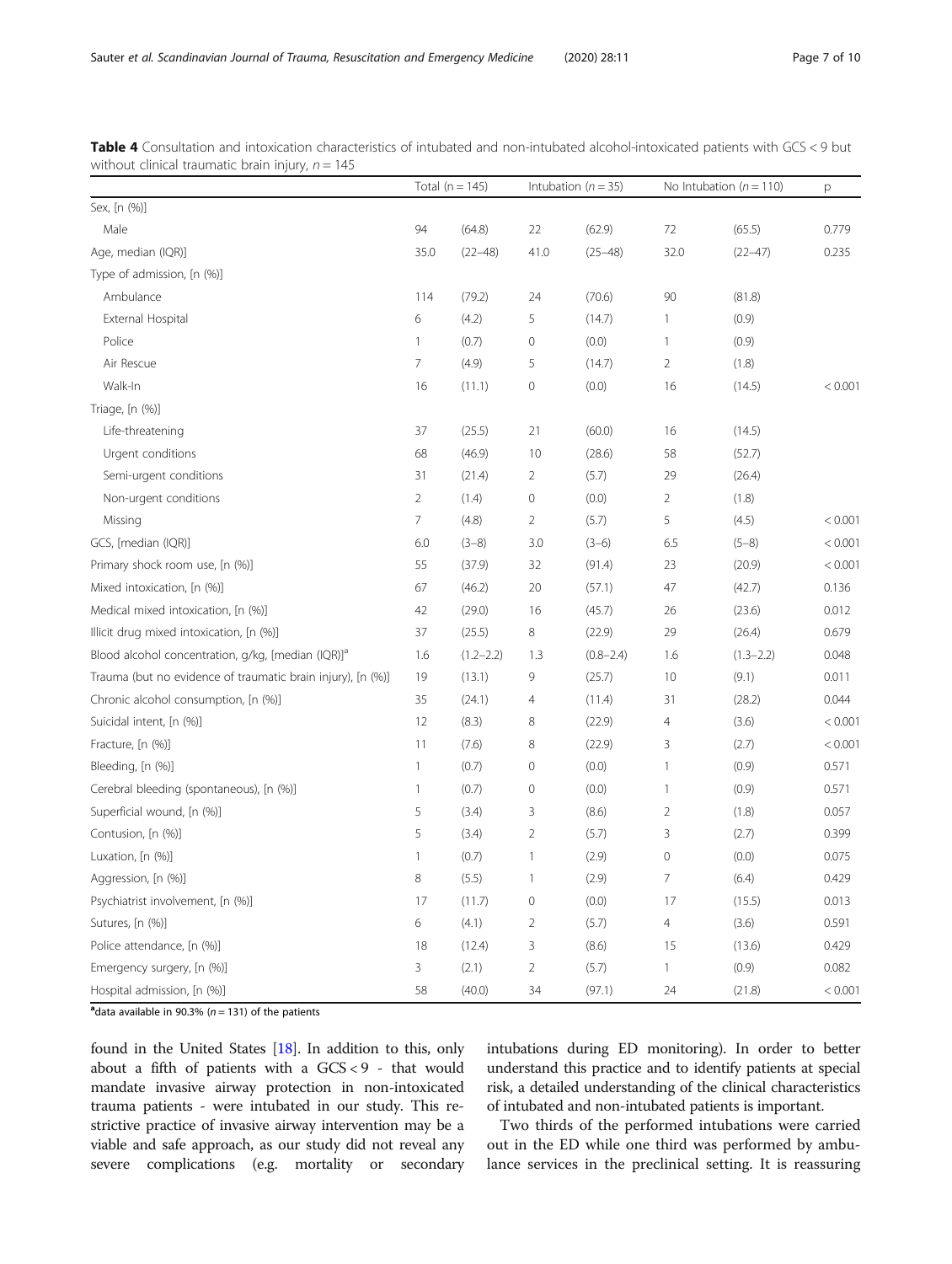that all patients were intubated in the initial evaluation process at admission and no emergency intubation during ED surveillance was necessary. This shows that the triage process using the Swiss triage scale together with the initial evaluation of physicians was adequate. Nevertheless, close monitoring of vital signs of any intoxicated patient is mandatory.

#### Identifying patients at risk for an invasive airway management

In our study-population, the blood alcohol concentration measured on admission was lower in the group of intubated patients than in the non-intubated group and may therefore not be helpful as a sole criterion to identify patients at risk for intubation. A reason for this may also be that patients with chronical alcohol abuse, who may be used to higher alcohol concentrations, were intubated less often than occasional drinkers. The vulnerable group of chronic drinkers has nevertheless to be treated with caution, in order not to miss dangerous injuries or illnesses that overlay the frequently recognised chronic alcohol problem. Another patient group that warrants an increased level of suspicion were patients with medication intoxication in addition to alcohol alone - who were intubated more often. Especially patients with occasional alcohol consumption are at higher risk of trauma than chronic high volume drinkers [\[19](#page-8-0)]. Nearly half of the injuries presenting to EDs worldwide may be alcohol related according to the WHO [\[20](#page-8-0)]. In our study, patients with a history of trauma in general were intubated significantly more often than patients without a history of trauma. Half of all intubations in our group were trauma related. This was similar for patients with or without history or clinical evidence of a traumatic brain injury.

This is consistent with previous studies indicating that blood alcohol alters the primary assessment of trauma patients, resulting in a higher number of CT scans and a higher risk of intubation [\[21](#page-8-0)]. Previous research showed that patients with traumatic brain injury and alcohol intoxication had higher odds of being scored with a lower GCS [\[22](#page-8-0)]. Another possible reason for the significantly higher number of intubations in the group of trauma patients is the need for further imaging or immobilisation [\[21\]](#page-8-0).

One of the key tasks of an emergency physician in the treatment of severely intoxicated patients is the identification of further diseases, other substances or generally other influences that may imitate or aggravate the symptoms of intoxication. This was also demonstrated in our study, in which, in addition to alcohol intoxication, patients with GCS < 9 often had other influencing factors that an emergency physician must consider when deciding for or against intubation.

#### Reasons for intubation for all patients

Consideration of the detailed documented reasons for intubation indicates that the most common reason for intubation was a reduced GCS < 9 without other documented reasons. This is an indication that GCS is used even in intoxicated patients and non-trauma situations because of the lack of alternatives. The second most common reasons for intubation were preclinical problems with ventilation/oxygenation or traumatic brain injury with reduced GCS on ED admission. The scientific discussion about the role of alcohol in patients with traumatic brain injury is still ongoing and any influence on the outcome is still unclear. Even a protective effect of alcohol with unclear mechanism after traumatic brain injury has been discussed [\[23](#page-8-0), [24](#page-9-0)]. The reason for this postulated positive effect is unclear. A link with intubation and oxygenation as well as ventilation, which is specifically crucial in traumatic brain injury patients, may hypothesized.

#### Reasons for intubation in patients with GCS < 9 but without evidence of traumatic brain injury

Of special interest is the subgroup of patients without any evidence of traumatic brain injury but GCS < 9 at admission. Although the cut-off of GCS < 9 did not trigger intubation in this subgroup (intubation rate: 31.8%), the GCS in the intubated group was significantly lower than for non-intubated patients. The role of immobilisation and imaging as trigger for intubation in trauma without traumatic brain injury is unclear.

The other identified associations were similar in this group to the whole population.

#### **Limitations**

As with all retrospective data analyses, we cannot rule out documentation bias or missed patients, despite careful data extraction and analysis. For instance, due to incomplete documentation, the GCS could not be broken down into its components to analysis GCS reduction in detail. However, these biases would affect all included patient groups and therefore probably do not influence our results. As these study results reflect the practice at one single centre in Switzerland, they may not be generalisable to all other settings, but just apply to treatment in our setting. Further prospective multicentre evaluation is needed.

No follow-up after discharge from hospital was possible with our retrospective data.

Due to the retrospective nature of the study, the weighting of alcohol intoxication against other additional factors affecting consciousness could not be fully clarified. Further prospective research is needed on this topic.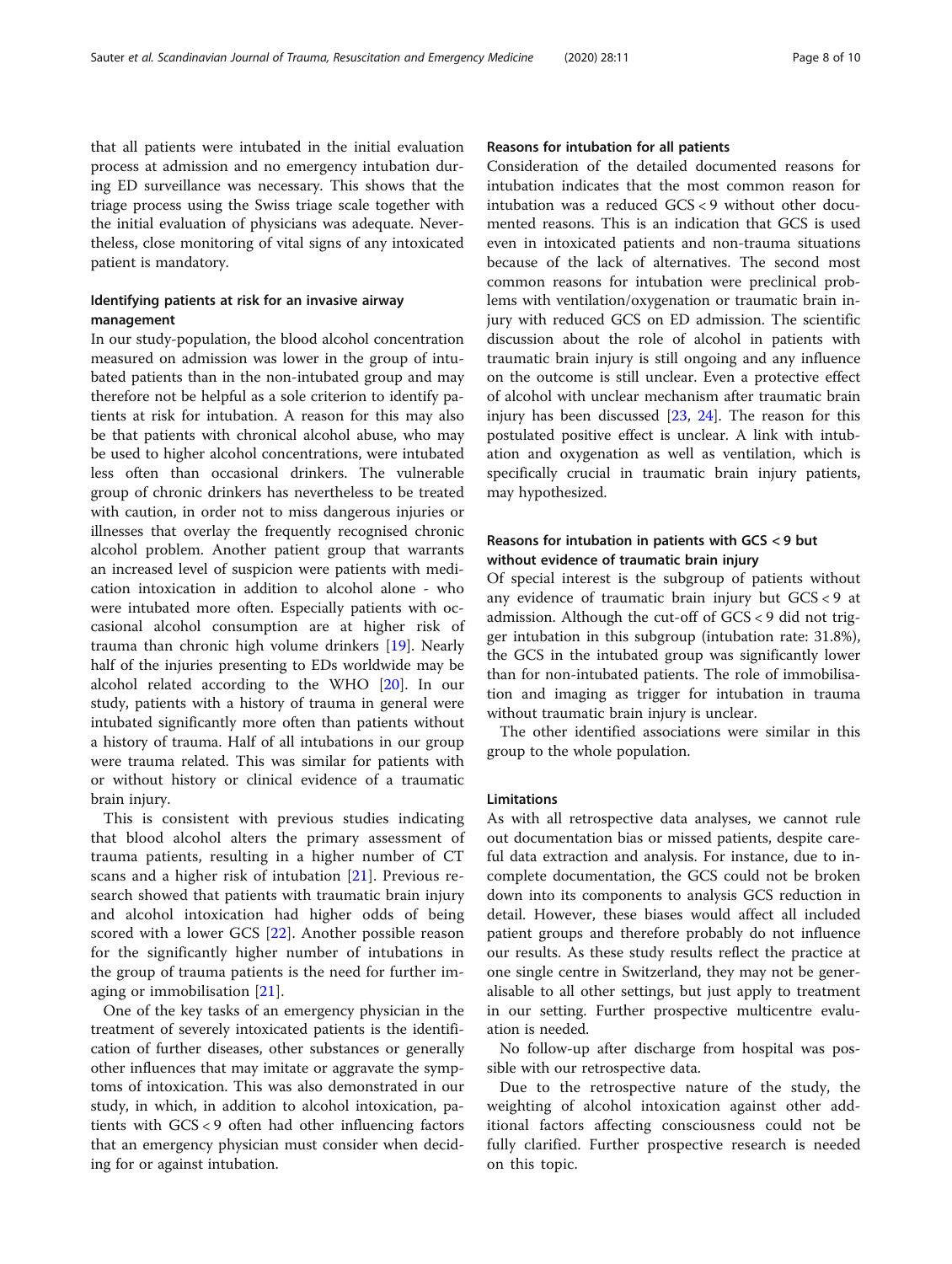#### <span id="page-8-0"></span>Conclusions

Intubation in alcohol-intoxicated patients is rare and amongst intoxicated patients with GCS < 9, more than two thirds were not intubated in our study, but without severe complications. Trauma in general, independent of the history of a TBI, and a missing history of chronical alcohol abuse are associated with intubation, but not blood alcohol concentration. Special caution is required for intoxicated patients with trauma or other additional intoxications or diseases.

#### Supplementary information

Supplementary information accompanies this paper at [https://doi.org/10.](https://doi.org/10.1186/s13049-020-0707-2) [1186/s13049-020-0707-2.](https://doi.org/10.1186/s13049-020-0707-2)

Additional file 1 : Table S1. Validation of the diagnosis or drug parser based on agreement with 500 manually coded ED reports.

#### Acknowledgements

Not applicable.

#### Authors' contributions

All authors have made substantial contributions to the conception and design of the study, revised the manuscript critically for important intellectual content and approved the final version to be submitted.

#### Funding

MM was funded by the Gottfried and Julia Bangerter-Rhyner-Foundation and the Swiss Academy of Medical Sciences through the "Young Talents in Clinical research" grant (TCR 14/17). TCS has received research grants or lecture fees from Bayer, Boehringer Ingelheim, and Daiichi-Sankyo and Gottfried and Julia Bangerter-Rhyner-Foundation.

#### Availability of data and materials

The datasets used and/or analysed during the current study are available from the corresponding author on reasonable request.

#### Ethics approval and consent to participate

The study was approved by the regional ethics committee of the Canton of Bern, Switzerland. Patients who refused to give the general consent for the use of their anonymised data were excluded from the study (KEK: 3841).

#### Consent for publication

Not applicable.

#### Competing interests

The authors declare that they have no competing interests.

#### Author details

<sup>1</sup>Department of Emergency Medicine, Inselspital, Bern University Hospital, University of Bern, Freiburgstrasse 8, 3010 Bern, Switzerland. <sup>2</sup>Medical Skills Lab, Charité Medical School Berlin, Berlin, Germany. <sup>3</sup>Department of Anaesthesiology, Hôpital Cantonal Fribourg, Fribourg, Switzerland. 4 Department of Anaesthesiology, Inselspital, Bern University Hospital, University of Bern, Bern, Switzerland. <sup>5</sup>Department of Anaesthesiology and Intensive Care, University Hospital Bonn, Bonn, Germany.

#### Received: 19 September 2019 Accepted: 5 February 2020 Published online: 10 February 2020

#### References

1. Haberkern M, Exadaktylos AK, Marty H. Alcohol intoxication at a university hospital acute medicine unit--with special consideration of young adults: an 8-year observational study from Switzerland. Emerg Med J. 2010;27:199–202. <https://doi.org/10.1136/emj.2008.065482>.

- 2. Rajajee V, Riggs B, Seder DB. Emergency neurological life support: airway, ventilation, and sedation. Neurocrit Care. 2017;27:4–28. [https://doi.org/10.](https://doi.org/10.1007/s12028-017-0451-2) [1007/s12028-017-0451-2](https://doi.org/10.1007/s12028-017-0451-2).
- 3. Teasdale G, Maas A, Lecky F, Manley G, Stocchetti N, Murray G. The Glasgow coma scale at 40 years: standing the test of time. Lancet Neurol. 2014;13: 844–54. [https://doi.org/10.1016/S1474-4422\(14\)70120-6.](https://doi.org/10.1016/S1474-4422(14)70120-6)
- 4. Heard K, Bebarta VS. Reliability of the Glasgow coma scale for the emergency department evaluation of poisoned patients. Hum Exp Toxicol. 2004;23:197–200. <https://doi.org/10.1191/0960327104ht436oa>.
- 5. Carney N, Totten AM, O'Reilly C, Ullman JS, Hawryluk GWJ, Bell MJ, et al. Guidelines for the Management of Severe Traumatic Brain Injury, Fourth Edition. Neurosurgery. 2017;80:6–15. [https://doi.org/10.1227/NEU.](https://doi.org/10.1227/NEU.0000000000001432) [0000000000001432](https://doi.org/10.1227/NEU.0000000000001432).
- 6. Isbister GK, Downes F, Sibbritt D, Dawson AH, Whyte IM. Aspiration pneumonitis in an overdose population: Frequency, predictors, and outcomes. Crit Care Med. 2004;32:88–93. [https://doi.org/10.1097/01.CCM.](https://doi.org/10.1097/01.CCM.0000104207.42729.E4) [0000104207.42729.E4.](https://doi.org/10.1097/01.CCM.0000104207.42729.E4)
- 7. Moulton C. Relation between Glasgow coma score and cough reflex. Lancet. 1994;343:1261–2. [https://doi.org/10.1016/S0140-6736\(94\)92155-5](https://doi.org/10.1016/S0140-6736(94)92155-5).
- 8. Moulton C, Pennycook A, Makower R. Relation between Glasgow coma scale and the gag reflex. BMJ. 1991;303:1240–1. [https://doi.org/10.1136/bmj.](https://doi.org/10.1136/bmj.303.6812.1240) [303.6812.1240.](https://doi.org/10.1136/bmj.303.6812.1240)
- 9. Rotheray KR, Cheung PSY, Cheung CSK, Wai AKC, Chan DYS, Rainer TH, et al. What is the relationship between the Glasgow coma scale and airway protective reflexes in the Chinese population? Resuscitation. 2012;83:86–9. <https://doi.org/10.1016/j.resuscitation.2011.07.017>.
- 10. Eizadi-Mood N, Saghaei M, Alfred S, Zargarzadeh AH, Huynh C, Gheshlaghi F, et al. Comparative evaluation of Glasgow Coma Score and gag reflex in predicting aspiration pneumonitis in acute poisoning. J Crit Care. 2009;24: 470.e9–470.e15. <https://doi.org/10.1016/j.jcrc.2008.08.008>.
- 11. Chan B, Gaudry P, Grattan-Smith TM, McNeil R. The use of Glasgow coma scale in poisoning. J Emerg Med. 1993;11:579–82. [https://doi.org/10.1016/](https://doi.org/10.1016/0736-4679(93)90312-U) [0736-4679\(93\)90312-U](https://doi.org/10.1016/0736-4679(93)90312-U).
- 12. Duncan R, Thakore S. Decreased Glasgow coma scale score does not mandate endotracheal intubation in the emergency department. J Emerg Med. 2009;37:451–5. [https://doi.org/10.1016/j.jemermed.2008.11.026.](https://doi.org/10.1016/j.jemermed.2008.11.026)
- 13. Nielsen K, Hansen CM, Rasmussen LS. Airway management in unconscious non-trauma patients. Emerg Med J. 2012;29:887–9. [https://doi.org/10.1136/](https://doi.org/10.1136/emermed-2011-200119) [emermed-2011-200119.](https://doi.org/10.1136/emermed-2011-200119)
- 14. Exadaktylos A, Hautz WE. Emergency medicine in Switzerland. ICU Management. 2015;15:160-2.
- 15. Vonghia L, Leggio L, Ferrulli A, Bertini M, Gasbarrini G, Addolorato G, et al. Acute alcohol intoxication. Eur J Intern Med. 2008;19:561–7. [https://doi.org/](https://doi.org/10.1016/j.ejim.2007.06.033) [10.1016/j.ejim.2007.06.033.](https://doi.org/10.1016/j.ejim.2007.06.033)
- 16. Lynd LD, Richardson KJ, Purssell RA, Abu-Laban RB, Brubacher JR, Lepik KJ, et al. An evaluation of the osmole gap as a screening test for toxic alcohol poisoning. BMC Emerg Med. 2008;8:5. <https://doi.org/10.1186/1471-227X-8-5>.
- 17. WHO Collaborating Centre for Drug Statistics Methodology. ATC/DDD index. 13 Dec 2018. Available: [https://www.whocc.no/atc\\_ddd\\_index/](https://www.whocc.no/atc_ddd_index/). [cited 16 May 2019]
- 18. Hua A, Haight S, Hoffman RS, Manini AF. Endotracheal intubation after acute drug overdoses: incidence, complications, and risk factors. J Emerg Med. 2017;52:59–65. [https://doi.org/10.1016/j.jemermed.2016.07.114.](https://doi.org/10.1016/j.jemermed.2016.07.114)
- 19. Gmel G, Bissery A, Gammeter R, Givel J-C, Calmes J-M, Yersin B, et al. Alcohol-attributable injuries in admissions to a Swiss emergency room-an analysis of the link between volume of drinking, drinking patterns, and Preattendance drinking. Alcohol Clin Exp Res. 2006;30:501–9. [https://doi.org/](https://doi.org/10.1111/j.1530-0277.2006.00054.x) [10.1111/j.1530-0277.2006.00054.x](https://doi.org/10.1111/j.1530-0277.2006.00054.x).
- 20. Cherpitel CJ, Ye Y, Bond J, Rehm J, Poznyak V, Macdonald S, et al. Multi-level analysis of alcohol-related injury among emergency department patients: a cross-national study. Addiction. 2005;100:1840–50. [https://doi.org/10.1111/j.](https://doi.org/10.1111/j.1360-0443.2005.01257.x) [1360-0443.2005.01257.x](https://doi.org/10.1111/j.1360-0443.2005.01257.x).
- 21. Jurkovich GJ, Rivara FP, Gurney JG, Seguin D, Fligner CL, Copass M. Effects of alcohol intoxication on the initial assessment of trauma patients. Ann Emerg Med. 1992;21:704–8.
- 22. Rønning P, Gunstad PO, Skaga N-O, Langmoen IA, Stavem K, Helseth E. The impact of blood ethanol concentration on the classification of head injury severity in traumatic brain injury. Brain Inj. 2015;29:1648–53. [https://doi.org/](https://doi.org/10.3109/02699052.2015.1075154) [10.3109/02699052.2015.1075154](https://doi.org/10.3109/02699052.2015.1075154).
- 23. Raj R, Mikkonen ED, Siironen J, Hernesniemi J, Lappalainen J, Skrifvars MB. Alcohol and mortality after moderate to severe traumatic brain injury: a